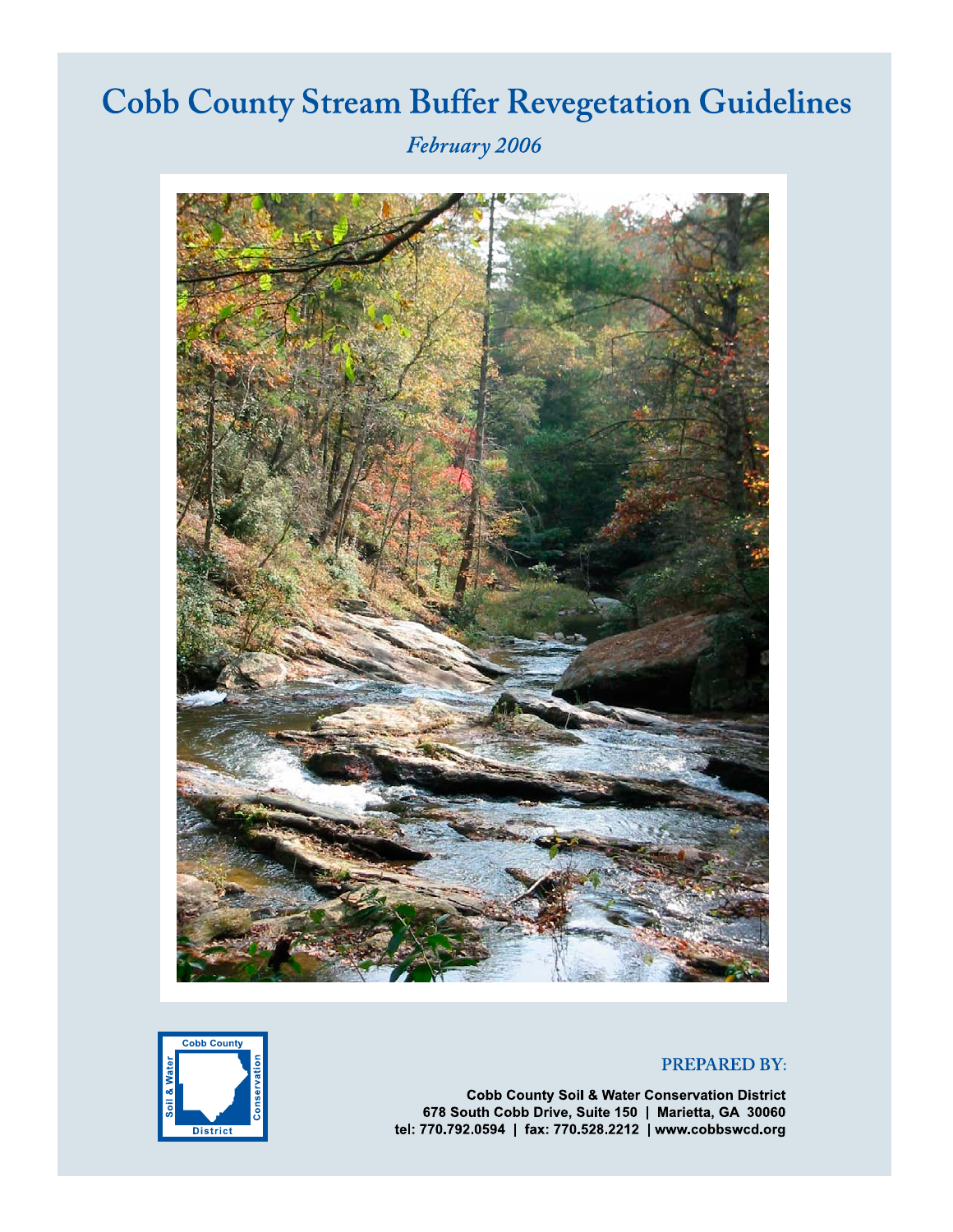## **Purpose**

This document has been developed to provide local issuing authorities and citizens a framework for developing an appropriate landscape plan in situations where a stream/state waters buffer is to be restored and/or enhanced. While this document provides general guidelines, specific site requirements must be properly evaluated to ensure the successful re-establishment of disturbed buffer areas.

#### **State Waters that Require Stream Buffers**

The term "state waters" is defined in Section 12-7-3(16) of the Georgia Erosion and Sedimentation Act as follows: "Any and all rivers, stream, creeks, branches, lakes reservoirs, ponds, drainage systems, springs, wells and other bodies of surface, or subsurface water, natural or artificial, lying within or forming a part of the boundaries of the State which are not entirely confined and retained completely upon the property of a single individual, partnership or corporation."

#### **Buffer Revegetation Guidelines**

Areas within all buffers must have 100-percent coverage with native plants. Refer to attached Appendix A for a list of suitable plants. These plants shall be installed in the following proportions:

> 40% Large Trees – only 20% of the total quantity of large trees may be pine 25% Small Trees 20% Shrubs 15% Forbs -Grasses/Ground Cover/Perennials Plus – Installation of Native Grasses of Areas Disturbed

Plants in each category have the following square-foot value:

| Large Trees:         | 200 sq.ft. each, minimum 10' height and 1 $\frac{1}{2}$ " caliber. |
|----------------------|--------------------------------------------------------------------|
| Small Trees:         | 100 sq.ft. each, minimum 6-8' height                               |
| Shrubs:              | 25 sq.ft. each, minimum 3 gallon size                              |
| Forbs:               | 25 sq.ft. each, minimum 1 gallon size                              |
| Native Grass Seeding | Should Consist of Stabilization of Impacted Area                   |

Generally, no more than 25% of the trees and shrubs required may be one species. For example, if coverage requires 100 large trees, at least four species must be used, with 25 trees of each species.

**EXAMPLE**: A 50' buffer of 200' in length must be totally revegetated.

| $= 10,000$ sq.ft. to be covered with vegetation          |
|----------------------------------------------------------|
| $= 2500$ sq.ft. of plants from each category             |
| $=$ 4000 sq.ft. / 200 sq.ft. each $=$ 20 trees required  |
| (spaced out over area)                                   |
| $= 2500$ sq.ft. / 100 sq.ft. each $= 25$ trees required  |
| (spaced out over area)                                   |
| $= 2000$ sq.ft. / 25 sq.ft. each $= 80$ shrubs required  |
| $= 1500$ sq.ft. / 25 sq.ft. each $= 60$ plants required. |
| $=$ (area disturbed)                                     |
|                                                          |

*\*These species should be planted in groupings (4-6 mixture) rather than spaced out over the entire area.* 

Plants used for renegotiation should be chosen from the Appendix A Plant List. These plants were selected for their suitability for planting along streambanks, lake edges, wetlands and other aquatic sites.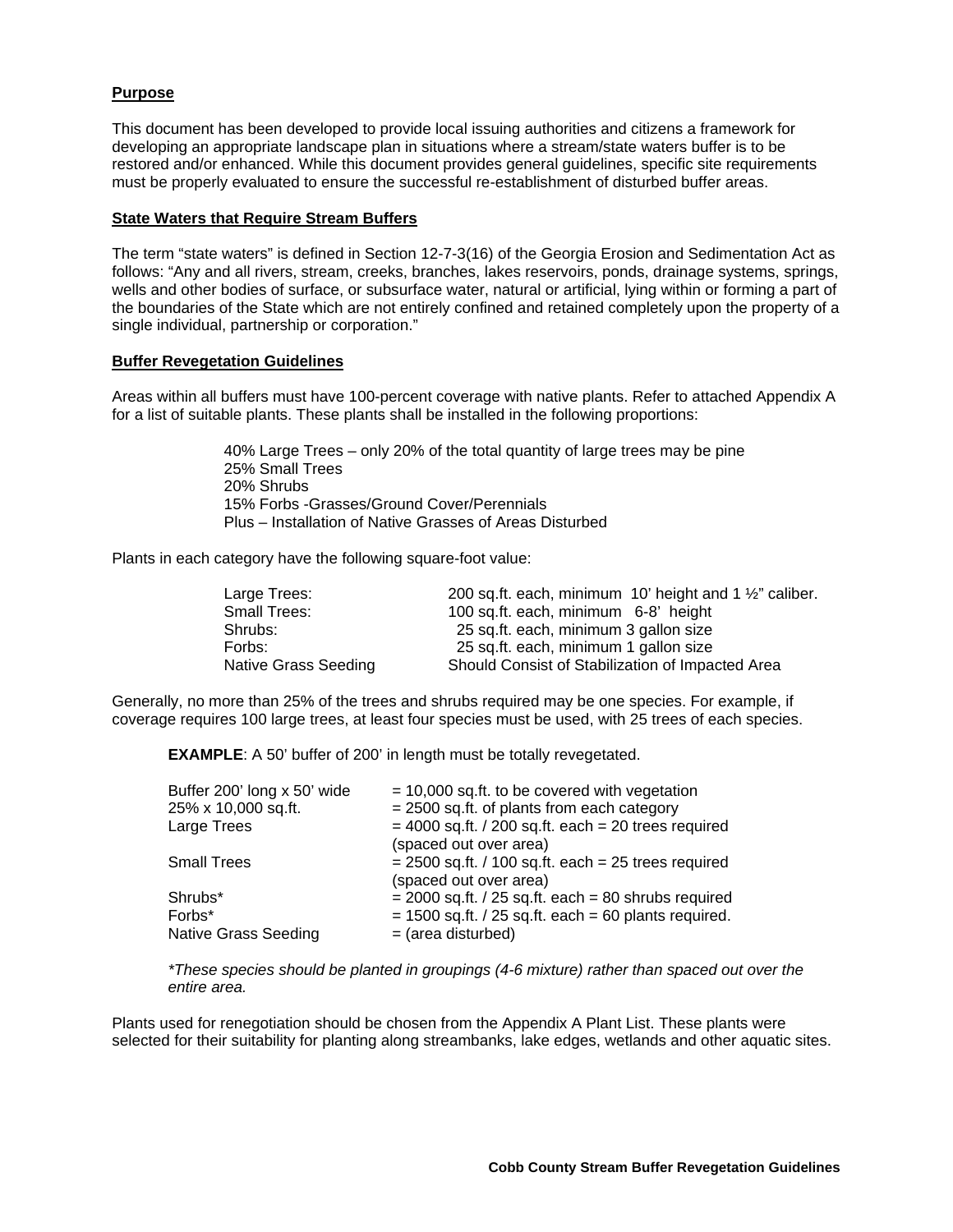### **Site Condition Considerations**

Special consideration should be given to selecting plant material to match site conditions. Selection of plant material should be based on the proximity of state waters and the associated flood zone. The following information should be utilized in plant selection:

Bank Zone (#1): This zone represents that portion of the buffer that is directly adjacent to state waters and that is subject to regular inundation from "normal" hydrologic events.

*Note*: In situations where streambanks have been disturbed, additional consideration should be given to the proper design and execution of work to prevent streambank erosion. Work to be completed in this section of the buffer may require special work utilizing geotextile, soilbioengineering, structural elements and other techniques. Additional information about this type of restoration work can be found at the Georgia Soil and Water Commission website (http://gaswcc.georgia.gov). It may be necessary to secure the services of a qualified expert in the design of these critical areas.

Overbank Zone (#2): This zone represents that portion of the buffer that may receive periodic flooding due to large storm events.

Upland Zone ( #3): This zone is that portion of the buffer which will generally not be affected by flood events.

See attached diagram illustrating Distinct Zones.

#### **Planting Notes**

- 1. The normal planting season for installation of plant materials for restoration work is October 15- April 15. If plant installation is to occur during the growing season, special consideration should be given for supplemental irrigation to ensure survival of installed plant materials.
- 2. The attached plant list is provided as a guideline for the selection of plants material to be utilized in restoring buffer areas. Please consult an expert for the specifics regarding your site conditions. The list provided is not inclusive, but generally represents the majority of native plant material that is grown by nurseries. Cultural requirements were drawn from: Dirr (1983) *Manual of Woody Landscape Plants*; Foote & Jones (1989) *Native Shrubs and Woody Vines of the Southeast*; Jones & Foote (1990) *Gardening with Native Wildflowers*; and Brown & Kirkman (1990) *Trees of Georgia and Adjacent States*.

For more information about these guidelines or other issues regarding buffer revegetation, please consult the following contacts within your jurisdiction:

| <b>Issuing Authority</b>      | <b>Name</b>           | <b>Phone</b> | Email                           |
|-------------------------------|-----------------------|--------------|---------------------------------|
| City of Acworth               | <b>Amanda Blowers</b> | 770-975-0346 | ablowers@acworth.org            |
| City of Austell               | Randy Bowen           | 770-944-4325 | inspector@austell.org           |
| City of Kennesaw              | <b>Steve Turner</b>   | 770-429-4552 | sturner@kennesaw.ga.us          |
| Cobb County                   | David Griffin         | 770-528-2130 | david.griffin@cobbcounty.org    |
| City of Marietta              | <b>Richard King</b>   | 770-794-8110 | rking@mariettaga.gov            |
| <b>City of Powder Springs</b> | Roger Swain           | 770-943-8010 | reswain@cityofpowdersprings.org |
| City of Smyrna                | Ken Hildebrandt       | 770-319-5380 | khildebrandt@ci.smyrna.ga.us    |

*Some information contained herein was adapted from the Fulton County River Tributary and State Waters Buffer Revegetation Standards April 10, 1996 (Revised 1/27/2000).*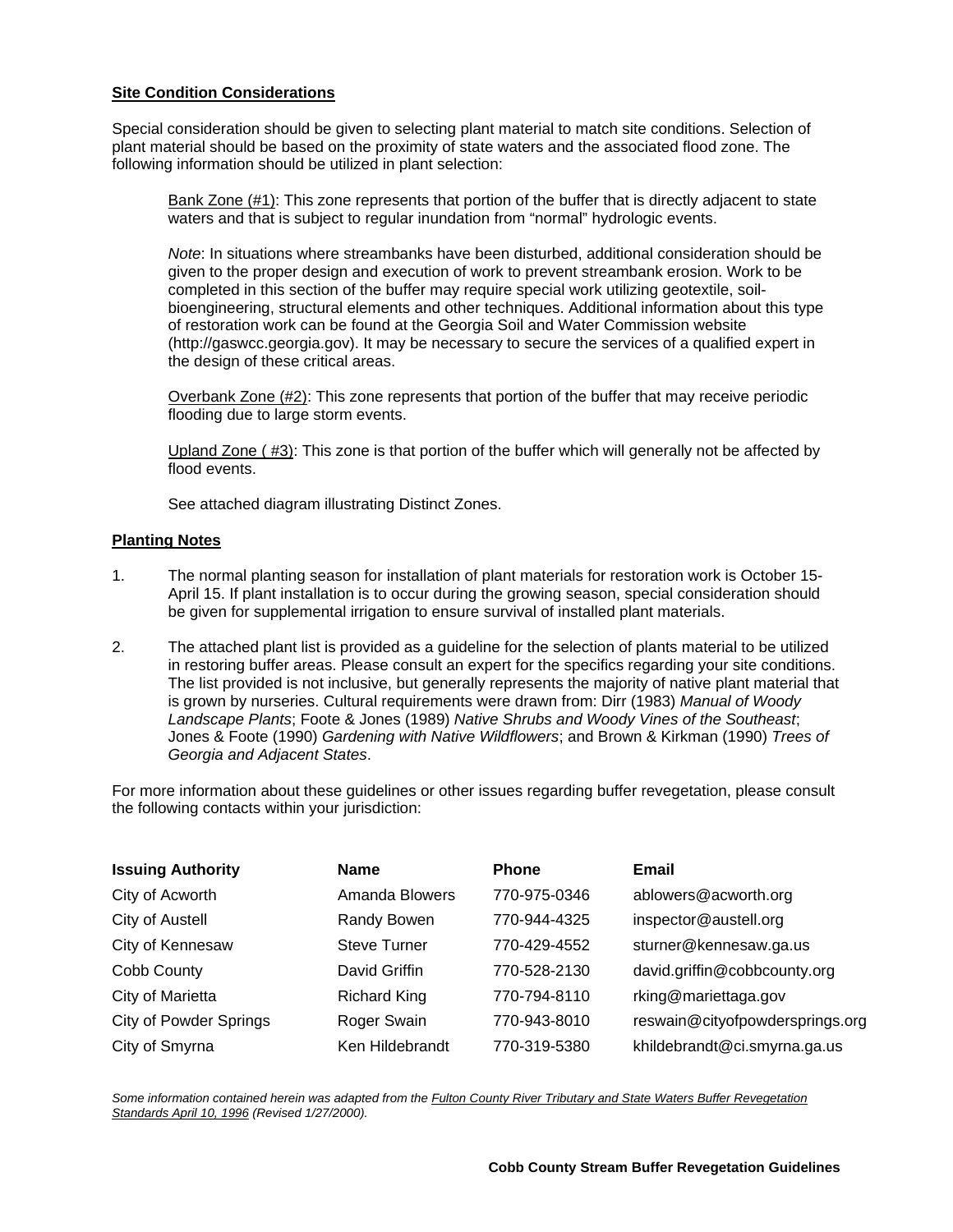## **Appendix A: Plant List**

## **A. LARGE TREES (40%)**

**C. SHRUBS (20%)** 

|    |                          |                                  | Zone           | <b>Hardiness</b> |
|----|--------------------------|----------------------------------|----------------|------------------|
|    | <b>Red Maple</b>         | Acer rubrum                      | 1,2,3          | Good             |
|    | <b>River birch</b>       | Betula nigra                     | 1,2,3          | Good             |
|    | Shagbark Hickory         | Carya ovata                      | 2,3            | Good             |
|    | Sugarberry               | Celtis laevigata                 | 1,2,3          | Good             |
|    | Persimmon                | Diospyros virginiana             | 2,3            | Good             |
|    | American Beech           | Fagus grandifolia                | 2,3            | Good             |
|    | White Ash                | Fraxinus americana               | 2,3            | Good             |
|    | Green Ash                | Fraxinus pennsylvanica           | 1,2,3          | Good             |
|    | Sweetgum                 | Liquidambar styraciflua          | 1,2,3          | Good             |
|    | <b>Tulip Poplar</b>      | Liriodendron tulipifera          | 2,3            | Good             |
|    | Southern Magnolia        | Magnolia grandiflora             | 2,3            | Good             |
|    | <b>Black Gum</b>         | Nyssa sylvatica                  | 2,3            | Good             |
|    | <b>Loblolly Pine</b>     | Pinus taeda                      | 2,3            | Good             |
|    | Virginia Pine            | Pinus virginiana                 | 3              | Good             |
|    | Sycamore                 | Platanus occidentalis            | 1,2,3          | Good             |
|    | <b>White Oak</b>         | Quercus alba                     | 2,3            | Good             |
|    | Southern Red Oak         | Q. falcata                       | 2,3            | Good             |
|    | Overcup Oak              | Q. lyrata                        | 1,2,3          | Good             |
|    | Swamp Chestnut Oak       | Q. michauxii                     | 1,2,3          | Good             |
|    | <b>Red Oak</b>           | Q. rubra                         | 2,3            | Good             |
|    | <b>Shumard Oak</b>       | Q. shumardii                     | 1,2,3          | Good             |
|    | <b>Water Oak</b>         | Q. nigra                         | 1,2,3          | Good             |
|    | <b>Willow Oak</b>        | Q. phellos                       | 1,2,3          | Good             |
|    | <b>Black Willow</b>      | Salix nigra                      | 1,2            | Good             |
|    | <b>Bald Cypress</b>      | Taxodium distichum               | $\overline{2}$ | Good             |
| В. | <b>SMALL TREES (25%)</b> |                                  |                |                  |
|    | Florida Maple            | Acer barbatum                    | 2,3            | Good             |
|    | <b>Red Buckeye</b>       | Aesculus pavia                   | 2,3            | Good             |
|    | Serviceberry             | Amelanchier canadensis           | 2,3            | Fair             |
|    | Ironwood                 | Carpinus caroliniana             | 1,2,3          | Good             |
|    | Redbud                   | Cercis canadensis                | 2,3            | Good             |
|    | Dogwood                  | Cornus florida                   | 2,3            | Good             |
|    |                          | Crataegus phaenopyrum, Crataegus |                |                  |
|    | Hawthorn                 | spp.                             | 2,3            | Good             |
|    | Carolina Silverbell      | Halesia carolina                 | 2,3            | Fair             |
|    | American Holly           | llex opaca                       | 2,3            | Good             |
|    | Sweetbay                 | Magnolia virginiana              | 1,2,3          | Good             |
|    | Southern Crabapple       | Malus angustifolia               | 3              | Good             |
|    | Hophornbeam              | Ostrya virginiana                | 2,3            | Good             |
|    | Sourwood                 | Oxydendrum arboreum              | 3              | Good             |
| C. | <b>SHRUBS (20%)</b>      |                                  |                |                  |
|    | <b>Buckeye</b>           | Aesculus sylvatica               | 2,3            | Good             |

Tag Alder *Alnus serrulata* 1,2 Good Red Chokeberry *Aronia arbutifolia* 1,2,3 Fair Pawpaw *Asimina triloba* 2,3 Fair Sweetshrub *Calycanthus floridus* 2,3 Good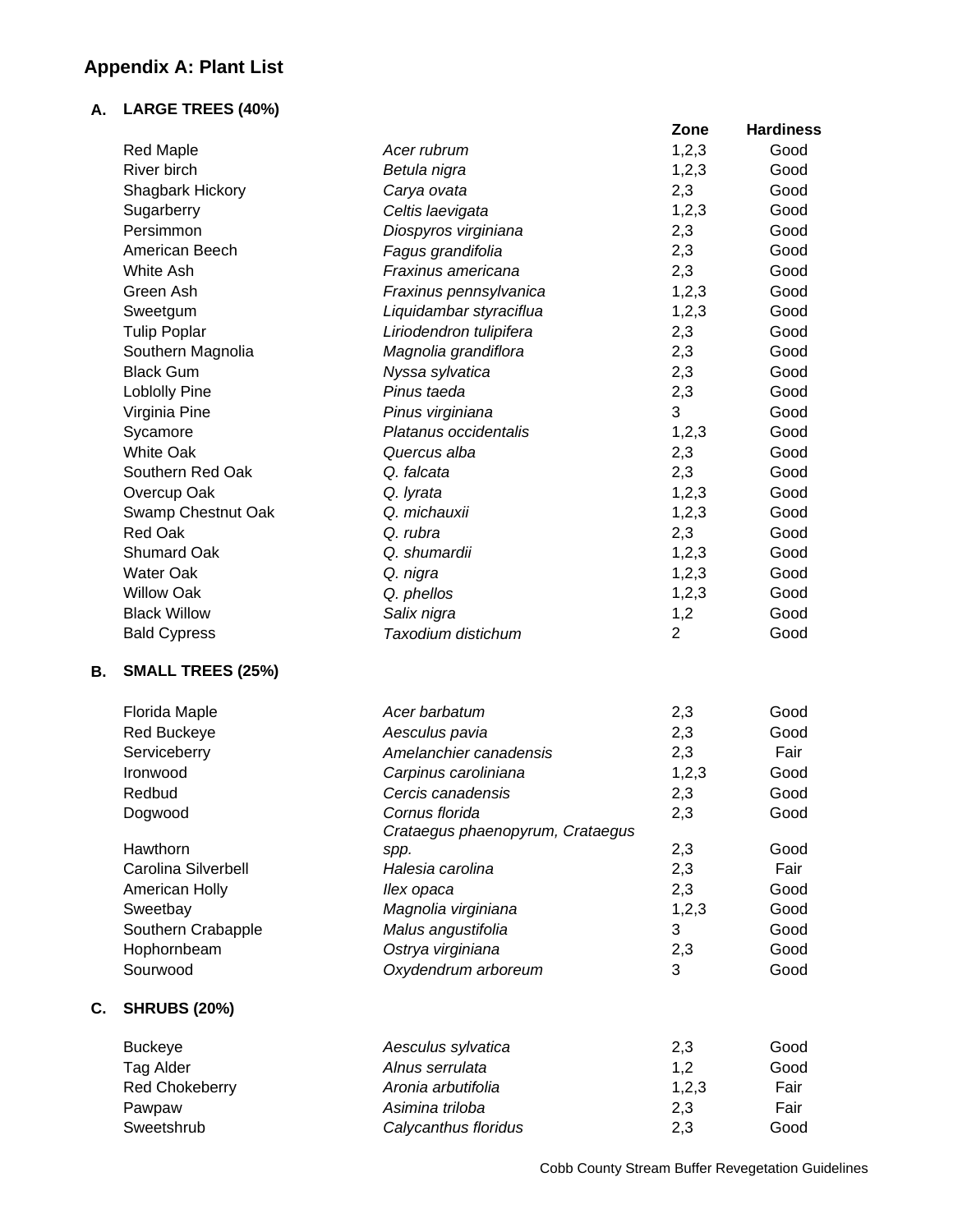## **Appendix A: Plant List**

| American Beautyberry           | Callicarpa americana               | 2,3            | Good |
|--------------------------------|------------------------------------|----------------|------|
| <b>Buttonbush</b>              | Cephalanthus occidentalis          | 1,2            | Good |
| Sweet Pepperbush               | Clethra alnifolia                  | 1,2,3          | Good |
| Silky Dogwood                  | Cornus amonum                      | 1,2            | Good |
| American Strawberry Bush       | Euonymus americanus                | 2,3            | Good |
| Witchhazel                     | Hamamelis virginiana               | 2,3            | Good |
| <b>Inkberry</b>                | llex glabra                        | $\overline{2}$ | Fair |
| Oak-leaf Hydrangea             | Hydrangea quercifolia              | 2,3            | Good |
| Florida Anise                  | <b>Illicium floridanum</b>         | 2,3            | Good |
| <b>Small Anise</b>             | I.parviflorum                      | 2,3            | Good |
| Possumhaw                      | llex decidua                       | 1,2            | Good |
| Winterberry                    | I. verticillata                    | 1,2            | Good |
| Itea, Virginia Sweetspire      | Itea virginica                     | 1,2            | Good |
| <b>Mountain Laurel</b>         | Kalmia latifolia                   | $\overline{2}$ | Poor |
| Spice Bush                     | Lindera benzoin                    | $\overline{2}$ | Good |
| Dog Hobble                     | Leucothoe spp.                     | 1,2            | Poor |
| <b>Wax Myrtle</b>              | Myrica cerifera                    | 2,3            | Good |
| American Devilwood             | Osmanthus americanus               | 2,3            | Fair |
| Chickasaw and Hog Plum         | Prunus angustifolia, P. umbellata  | 2,3            | Good |
| Wild Plum                      | P. americana                       | 2,3            | Good |
| Piedmont Azalea, other natives | Rhododendron canescens,            | 2,3            | Fair |
| (Note: Jap. Evergreen azaleas  | R. periclymenoides, R. flammeum,   |                |      |
| are not acceptable)            | R. calendulaceum, R. viscosum, etc |                |      |
| Dwarf Rhododendron             | Rhododendron minus                 | $\overline{2}$ | Fair |
| Smooth or Winged Sumac         | Rhus glabra, R. copallinum         | 3              | Good |
| Elderberry                     | Sambucus canadensis                | 1,2            | Good |
| Maple-leaf Viburnum            | Viburnum acerifolium               | 2,3            | Fair |
| Swamphaw Viburnum              | Viburnum nudum, V. cassinoides     | 1,2            | Good |

## **D. FORBS/GROUNDCOVERS/PERENNIALS (15%)**

| <u>Ferns</u>                              |                                   |                |      |
|-------------------------------------------|-----------------------------------|----------------|------|
| Sensitive fern                            | Onoclea sensibilis                | 2              | Fair |
| Cinnamon fern                             | Osmunda cinnamomea                | $\overline{2}$ | Fair |
| Royal fern                                | Osmunda regalis                   | 2              | Fair |
| Christmas fern                            | Polystichum acrostichoides        | 2              | Fair |
| Virginia Chain fern                       | Woodwardia virginica              | 2              | Fair |
| <b>Flowers</b>                            |                                   | 2,3            | Fair |
| Butterflyweed                             | Asclepias tuberosa                | 2,3            | Fair |
| New England Aster                         | Aster novae-angliae               | 2,3            | Fair |
| Turtlehead                                | Chelone Iyonii                    | 2,3            | Fair |
| Lanceleaved Coreopsis                     | Coreopsis lanceolata              | 2,3            | Fair |
| <b>Bleeding heart</b>                     | Dicentra eximia                   | 2,3            | Fair |
| Hardy ageratum                            | Eupatorium coelestinum            | 2,3            | Fair |
| Joe-Pye Weed                              | Eupatorium fistulosum             | 2,3            | Fair |
| Wild Geranium                             | Geranium maculatum                | 2,3            | Fair |
| Narrow-leaved sunflower                   | Helianthus angustifolius          | 2              | Fair |
| Hibiscus ( <b>Note: not</b> shrub althea) | Hibiscus coccineus, H. moscheutus | $\overline{2}$ | Fair |
| Gayfeather                                | Liatris spicata, L. aspera        | 2,3            | Fair |
| <b>Cardinal Flower</b>                    | Lobelia cardinalis                | 2              | Fair |
| Great Lobelia                             | Lobelia siphilitica               | 2              | Fair |
| Partridgeberry                            | Mitchella repens                  | 2              | Poor |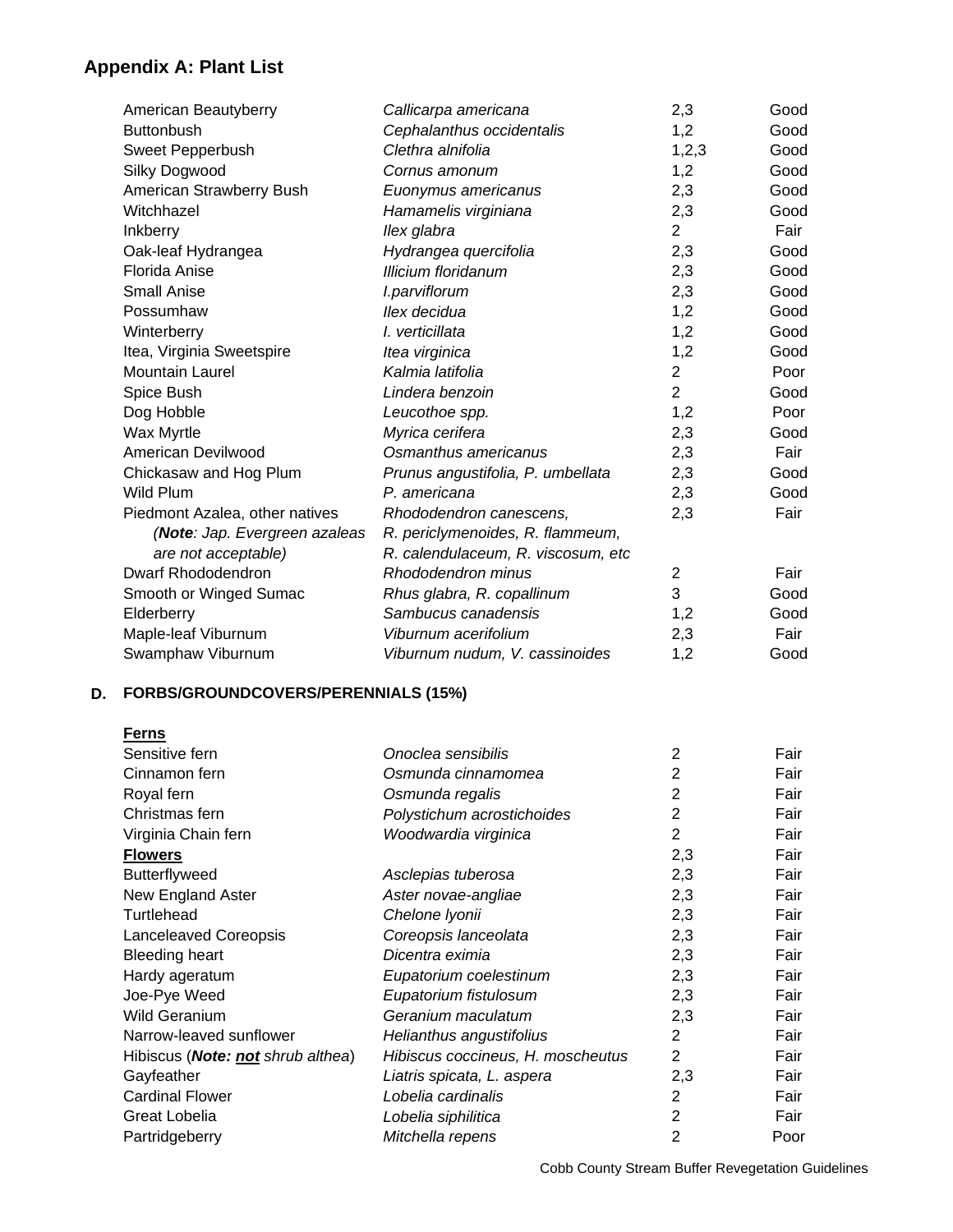## **Appendix A: Plant List**

| <b>Evening Primrose</b>          | Oenothera speciosa, O. fruticosa | 2   | Fair |
|----------------------------------|----------------------------------|-----|------|
| False Dragonhead, Obedient Plant | Physostegia virginiana           | 2,3 | Fair |
| Solomon's Seal                   | Polygonatum biflorum             | 2   | Fair |
| Goldsturm Black-Eyed Susan       | Rudbeckia fulgida "Goldsturm"    | 2,3 | Good |
| <b>Black-Eyed Susan</b>          | Rudbeckia hirta                  | 2,3 | Good |
| False Solomon's Seal             | Smilacina racemosa               | 2,3 | Fair |
| Goldenrod                        | Solidago spp.                    | 2,3 | Fair |
| Stoke's Aster                    | Stokesia laevis                  | 2,3 | Fair |
| Foamflower                       | Tiarella cordifolia              | 2   | Poor |
| Spiderwort                       | Tradescantia virginiana          | 2,3 | Fair |
| Ironweed                         | Vernonia noveboracensis          | 2,3 | Good |
| Yellow-root                      | Xanthorhiza simplicissima        | 1,2 | Good |

## **E. EMERGENTS FOR WETLAND/BOG AREAS (Not Applicable for Buffer Revegtation)**

| Blue-flag Iris                   | Iris virginica, I. versicolor |
|----------------------------------|-------------------------------|
| Soft Rush or other native rushes | Juncus effusus                |
| Arror Arum                       | Peltandra virginica           |
| Pickerelweed                     | Pontederia cordata            |
| Arrowhead-Duck Potato            | Sagittaria latifolia          |
| Lizardtail                       | Saururus cernuus              |
| <b>Bulrush</b>                   | Scirpus validus               |
| Fire Flag                        | Thalia dealbata               |
|                                  |                               |

| F. | <b>SUGGESTED GRASSING SPECIES</b>       |                                  | <b>Type</b> | <b>Seeding Rate</b> |  |
|----|-----------------------------------------|----------------------------------|-------------|---------------------|--|
|    | * Seeding Rates Based on Pure Live Seed |                                  |             | Lbs /Acre           |  |
|    | <b>Big Bluestem</b>                     | Andropogon gerardii              | Warm        | 25                  |  |
|    | Side-Oats Grama                         | Bouteloua curtipendula           | Warm        | 20                  |  |
|    | Wild Rye                                | Elymus virginicus, E. canadensis | Cool        | 20                  |  |
|    | Switchgrass                             | Panicum virgatum                 | Warm        | 10                  |  |
|    | Little Bluestem                         | Schizachyrium scoparium          | Warm        | 14.5                |  |
|    | <b>Indian Grass</b>                     | Sorghastrum nutans               | Warm        | 22                  |  |
|    | Eastern Gamagrass                       | Tripsacaum dactyloides           | Warm        | 22                  |  |
|    |                                         |                                  |             |                     |  |

### **Notes**

1. Seeding rates based on pure live seed.

2. Plant species selected are based on commercial availability.

3. Other commercial mixtures can be used.

4. Use annual rye as cover crop when seeding during the dormant season.

5. The hardiness rating as noted is based on the individual species' ability to survive adverse conditions during the initial establishment period.